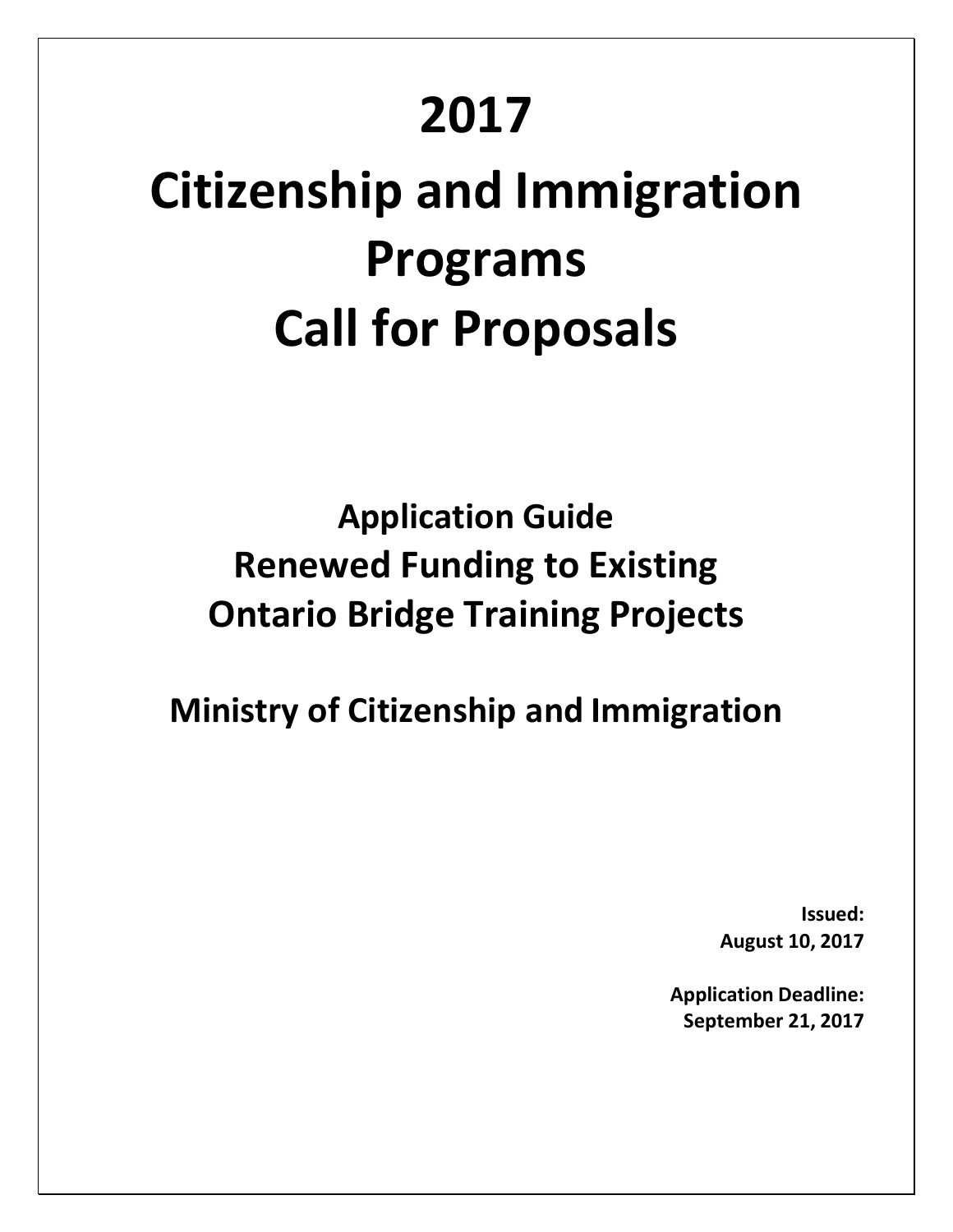# **Table of Contents**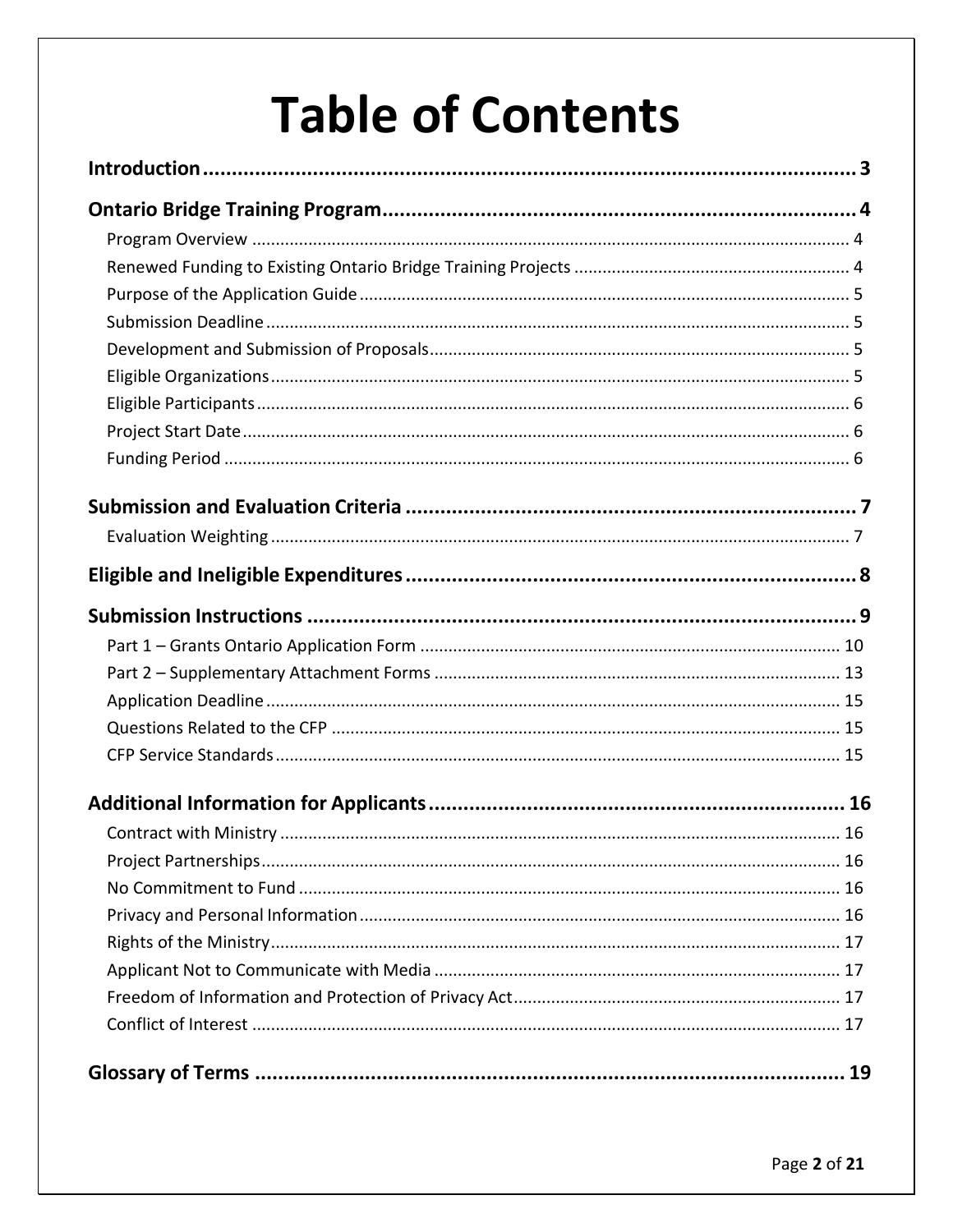# **Introduction**

<span id="page-2-0"></span>The Ministry of Citizenship and Immigration (the "Ministry" or "MCI") is issuing this Call for Proposals (CFP) for the purpose of inviting eligible organizations ("Applicants") to submit proposals that support the Ministry in achieving the objectives of Ontario's Immigration Strategy.

Through a range of programs and services geared to support the settlement and integration of all immigrants across Ontario, the Ministry works with many organizations to meet the changing needs of Ontario's newcomers and to maximize the benefits of immigration for newcomers and Ontario.

These programs are a key tool in supporting the implementation of [Ontario's Immigration](http://www.citizenship.gov.on.ca/english/keyinitiatives/imm_str/strategy/index.shtml) Strategy, which sets a new direction for how the Ministry selects, welcomes and assists immigrants to Ontario. The Strategy has three key objectives:

- Attracting a skilled workforce and growing a stronger economy;
- Helping newcomers and their families achieve success; and
- Leveraging the global connections of our diverse communities to increase our prosperity.

One of the MCI programs is the **Ontario Bridge Training Program**, where the Ministry supports the transition of skilled immigrants into Ontario's labour market at a level commensurate with their skills and experience.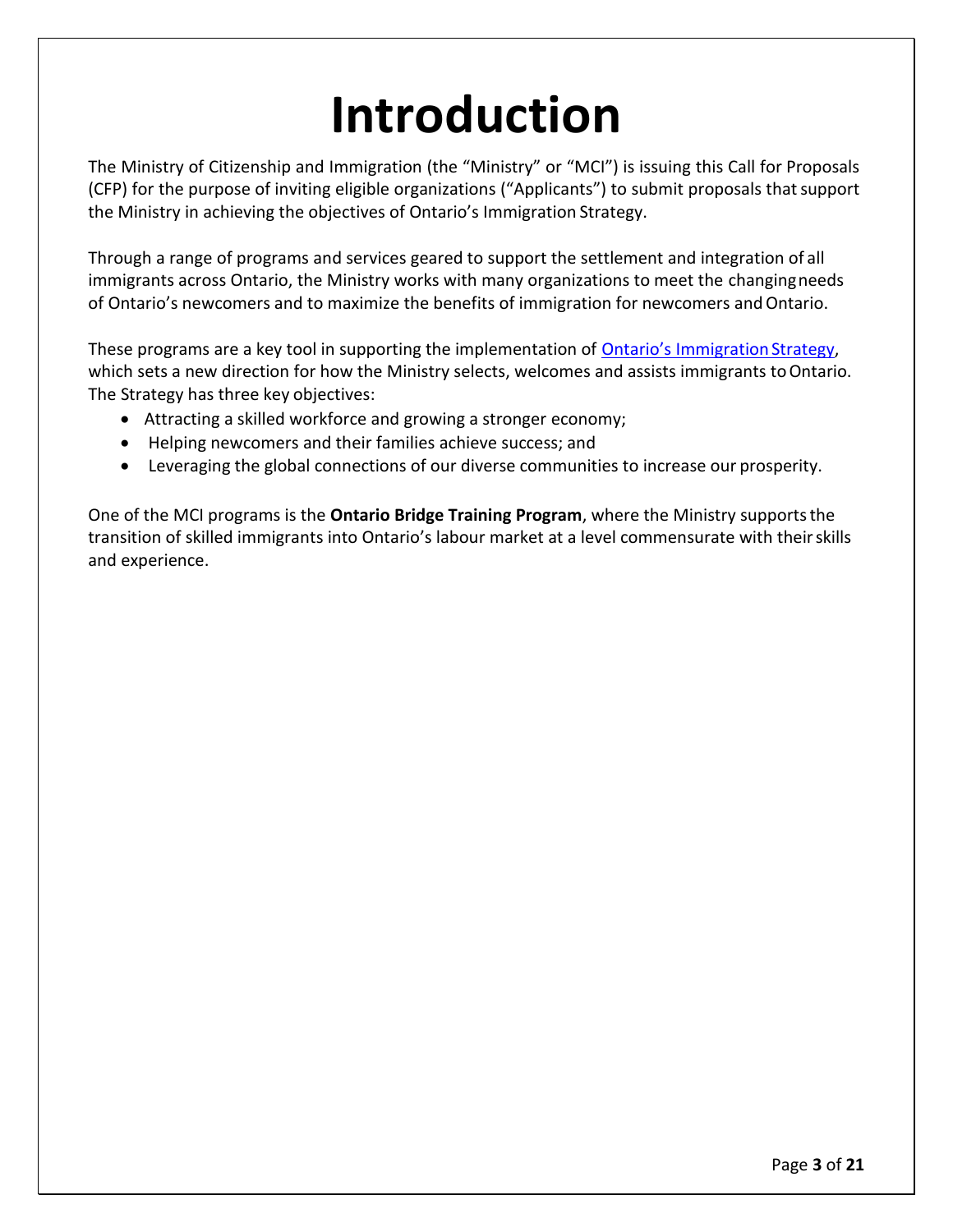# <span id="page-3-0"></span>**Ontario Bridge Training Program**

### **Program Overview**

<span id="page-3-1"></span>The Ontario government is working with professional regulatory bodies, employer associations, community organizations, colleges, universities, other levels of government and other stakeholders to help internationally trained individuals join the labour market quickly in jobs that match their skills, education and experience.

The Ontario Bridge Training Program (OBTP) helps internationally trained individuals obtain certification/registration and find jobs in their field without having to duplicate their previous education. Since 2003, Ontario has funded over 350 OBTPs serving over 60,000 internationally trained professionals and tradespeople in over 100 professions to help them integrate quickly into the Ontario economy at a level commensurate with their skills, education and experience. Bridging projects have assisted internationally trained nurses, pharmacists, teachers, laboratory technicians and skilled tradespeople, among others, to continue their careers successfully in Ontario.

## <span id="page-3-2"></span>**Renewed Funding to Existing Ontario Bridge Training Projects**

The Ministry funds bridge training projects to assist internationally trained individuals in obtaining licensure and/or employment at a level commensurate with their skills, education and experience. The Ministry expects that projects will work to ensure the long-term sustainability of the services provided through a number of initiatives, such as embedding components into existing organizational structures and services, implementing a fee-for-service model, or securing other sources of funding, for example.

The Ministry recognises that implementing these initiatives can involve timelines beyond the term of a project and might require renewed funding to enable bridge training projects to complete this process. Furthermore, the Ministry also recognises that some OBTP service models might face additional systemic challenges that may justify renewed funding on a competitive, outcomes-focused basis in areas of continued demonstrated labour market demand.

As a result, the Ministry invites successful existing bridge training projects that deliver direct services to participants and that are approaching the end of Ministry contracts to apply to renew operational funding and allow them to continue to pursue long-term sustainability of program components.

**NOTE: The Ministry will contact eligible existing OBTPs to invite them to apply for renewed funding. Only invited Applicants may apply to this category. An invitation to apply does not constitute a funding commitment.**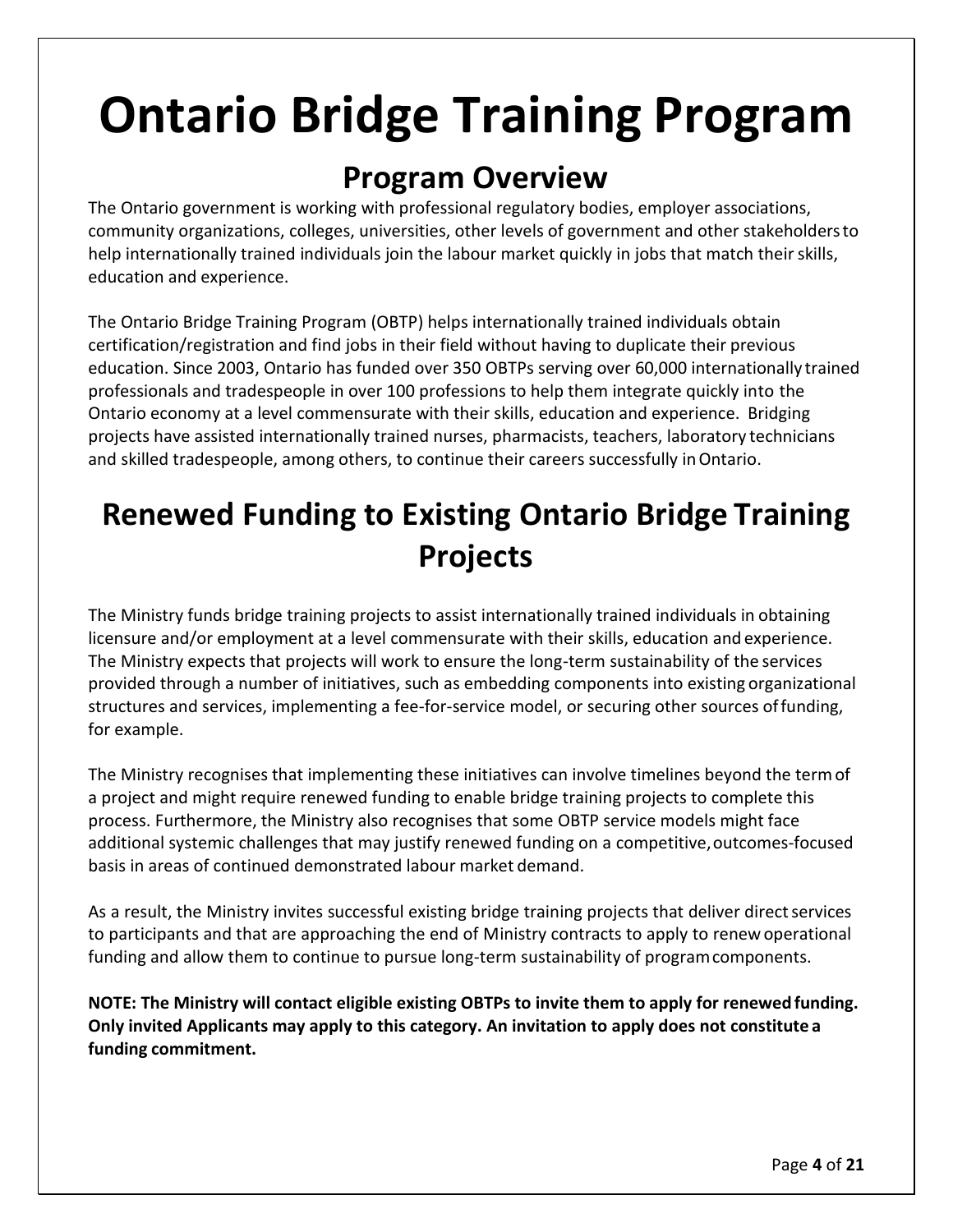## **Purpose of the Application Guide**

<span id="page-4-0"></span>The purpose of this Application Guide is to provide interested parties with background information on the OBTP, eligibility requirements for proposals, submission instructions and evaluation criteria.

## **Submission Deadline**

<span id="page-4-1"></span>Applications must be submitted electronically through the Grants Ontario system by no later than 4:00 pm on **Thursday, September 21, 2017**. **Applications received after the deadline will not be processed**.

# **Development and Submission of Proposals**

<span id="page-4-2"></span>Interested Applicants are invited to submit questions to the Ministry about the Call for Proposals (CFP). A questions and answers package can be accessed on the Grants Ontario portal page and will be updated regularly. Applicants must direct questions t[o bridgetraining@ontario.ca.](mailto:bridgetraining@ontario.ca)

MCI will not respond to questions **received after Thursday, September 7, 2017.**

MCI staff will not assist Applicants with submission development and cannot comment on individual proposal ideas.

For Grants Ontario technical support, please contact **Service Ontario via Phone: 1-855-216-3090 or 416-325-6691 or by e-mail:** [GrantsOntarioCS@Ontario.ca](mailto:GrantsOntarioCS@Ontario.ca)**.**

To ensure the proper assessment of your proposal, your application must be fully completed with all mandatory documents attached. Incomplete applications will not be reviewed.

MCI is under no obligation to fund any proposal submitted through this CFP or to fund the entire duration or scope of a proposed project. There is no appeal process to contest an MCI funding decision; however, the Ministry will provide Applicants with an opportunity to request and receive feedback on proposals not selected for funding.

The application and any accompanying documentation submitted by an Applicant shall become the property of the Ministry and will not be returned to the Applicant.

## **Eligible Organizations**

<span id="page-4-3"></span>Organizations eligible to apply to this CFP include broader public sector organizations based in Ontario such as municipal governments, publicly-funded postsecondary institutions and school boards, and not-for-profit organizations that meet the following criteria:

- Have been incorporated for at least two (2) years;
- Have an elected governing Board of Directors;
- Have bylaws that outline procedures for reporting and accounting to their membership or the public for the organization's operations and performance;
- Satisfy the Ministry that it has adequate governance structures and accountability processes to properly administer and manage public funds and to carry out the project consistent with the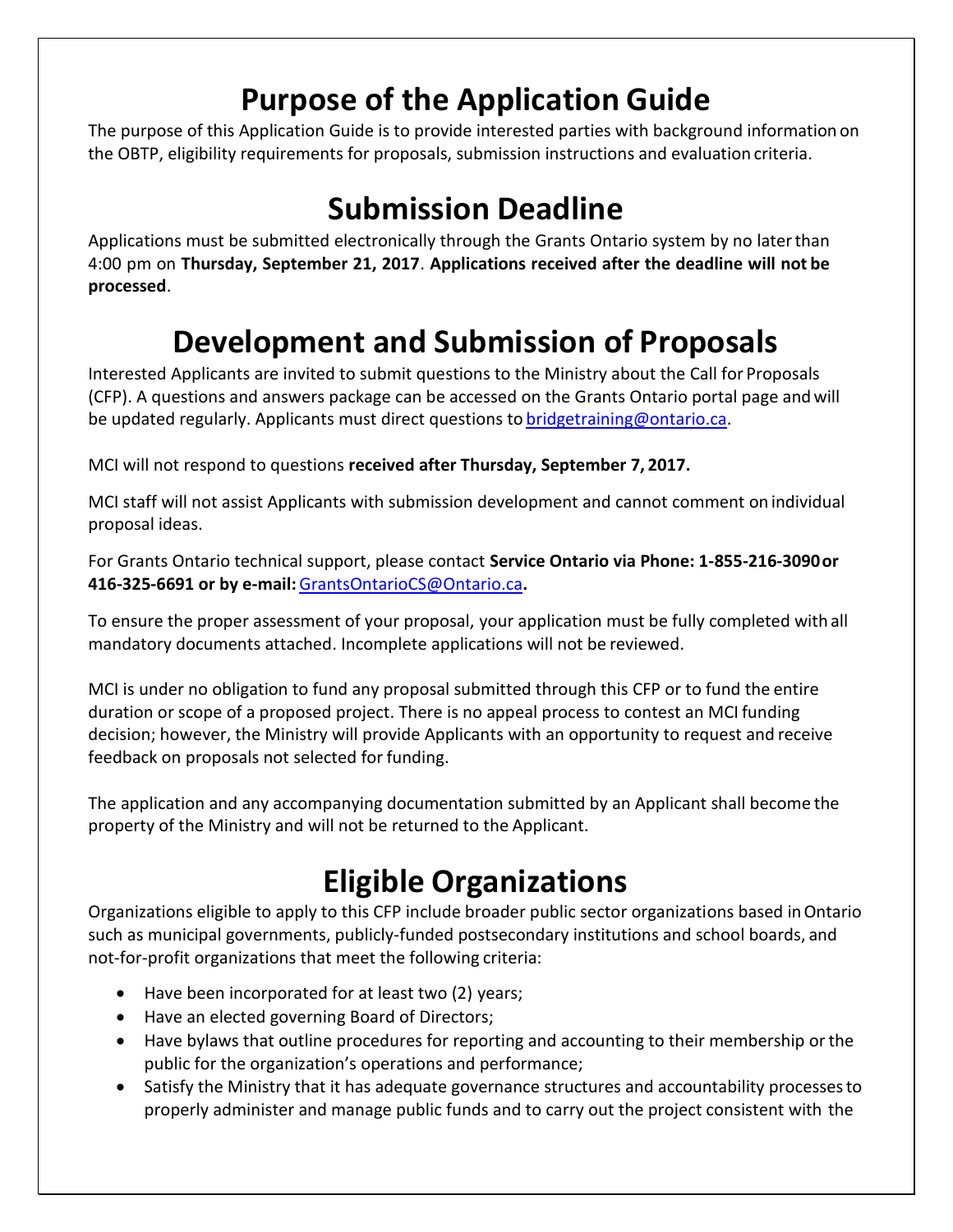terms of the Transfer Payment Grant Agreement; and

 Satisfy the Ministry that it has relevant, accurate, and timely financial reporting and audited financial statements.

### **Eligible Participants**

<span id="page-5-0"></span>The Ontario Bridge Training Program is designed for internationally trained individuals who are newcomers to Ontario, including naturalized Canadians, permanent residents, convention refugees, and refugee claimants who are eligible to work in Ontario.

Internationally trained individuals who have completed post-secondary education in Canada, temporary foreign workers, individuals without post-secondary credentials, international students and provincial nominees are not eligible for services funded by the Ontario Bridge Training Program.

## **Project Start Date**

<span id="page-5-1"></span>Successful applications for renewed funding should anticipate a seamless transition from the existing contract to the renewed contract, with renewed contracts beginning April 1, 2018.

## **Funding Period**

<span id="page-5-2"></span>The Ministry will renew successful existing bridge training projects for a period of three (3) years, with the possibility of an additional extension of two (2) years, subject to an appropriation being available by the Legislature in accordance with Section 11.3 of the *Financial Administration Act*, R.S.O. 1990, c. F.12*.*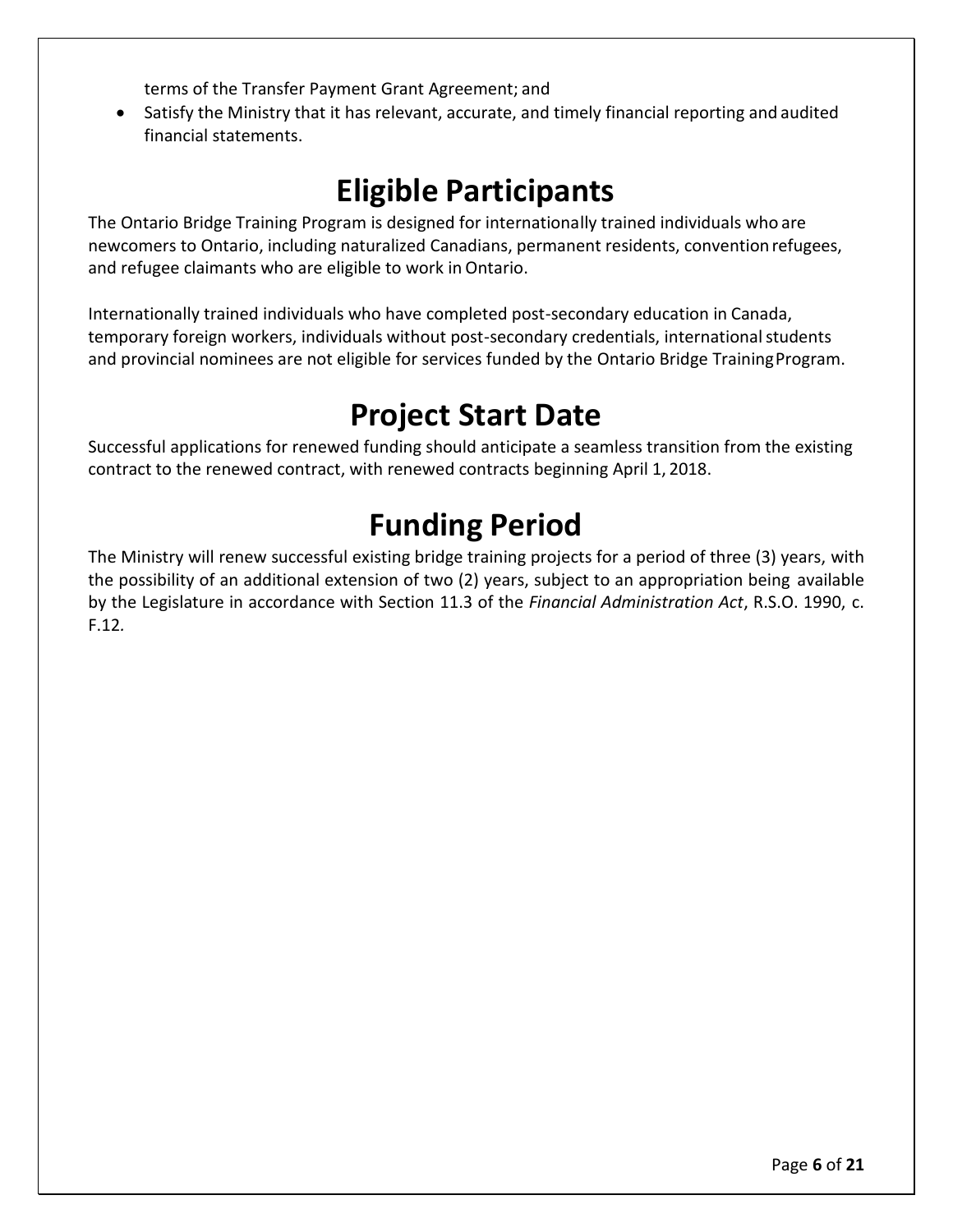# <span id="page-6-0"></span>**Submission and Evaluation Criteria**

Proposals will be screened to determine whether the:

- Application is complete;
- Applicant is an eligible organization; and
- Project activities are eligible.

Proposals that do not meet all of these criteria will **not be evaluated**. Proposals meeting the three submission criteria will then be assessed on the following evaluation criteria:

Business Case for Renewed Funding

- Applicant demonstrates a rationale for renewed funding that includes continued labour market demand and a long-term plan for program delivery; and
- Applicant demonstrates successful program outcomes in licensure and/or employment.

Project Plan

- The proposed activities are achievable, realistic and designed to effectively result in the proposed outcomes;
- The proposed project provides a viable delivery plan;
- The proposed project has an effective performance measurement plan, including concrete and measurable outputs and outcomes;
- Roles and responsibilities of partner organizations are clearly defined (where applicable). Attached letters from partner organizations confirm the roles and responsibilities defined in the Application; and
- The Applicant has developed an evaluation plan that includes a third-party evaluation.

#### Budget

- The proposed project is cost-effective and demonstrates value-for-money;
- The proposed budget is balanced and sufficiently detailed; and
- All costs as well as revenues related to the proposed project have been itemized and explained.

## **Evaluation Weighting**

<span id="page-6-1"></span>MCI will weigh the evaluation of each proposal as follows:

| <b>Criteria</b>                          | Weight |
|------------------------------------------|--------|
| <b>Business Case for Renewed Funding</b> | 50%    |
| Project Plan                             | 25%    |
| <b>Budget</b>                            | 25%    |
| <b>Total</b>                             | 100%   |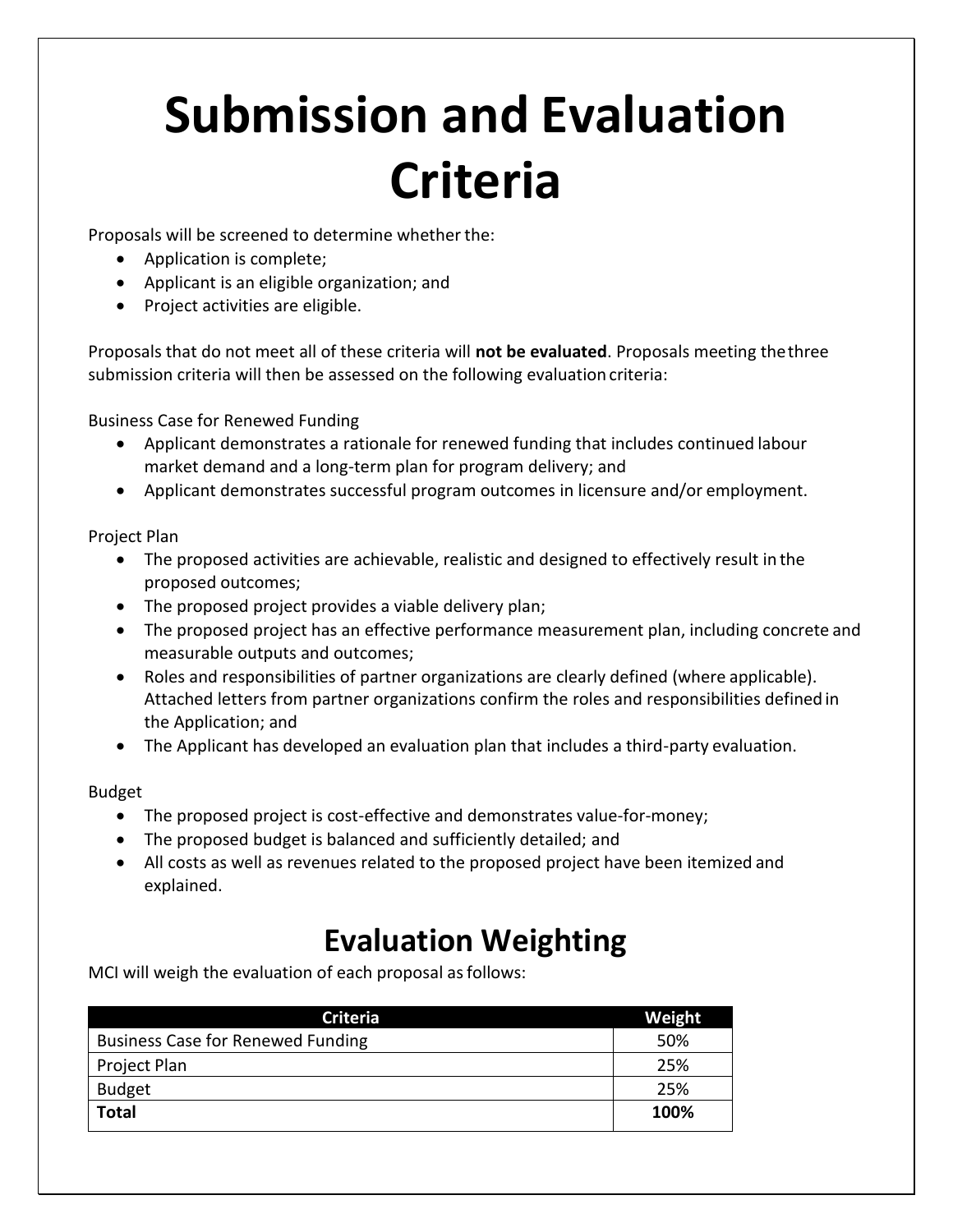# <span id="page-7-0"></span>**Eligible and Ineligible Expenditures**

MCI funding is intended for costs directly related to project delivery and evaluation. The chart below provides general guidance only on eligible and ineligible costs: it is not a substitute for the terms of the Transfer Payment Agreement.

| <b>Eligible Project Expenses</b>                                                                                                                                                                                    | <b>Eligible Central</b>                                                                                                                                           | <b>Ineligible Expenses</b>                                                                                                                                               |
|---------------------------------------------------------------------------------------------------------------------------------------------------------------------------------------------------------------------|-------------------------------------------------------------------------------------------------------------------------------------------------------------------|--------------------------------------------------------------------------------------------------------------------------------------------------------------------------|
|                                                                                                                                                                                                                     | <b>Administrative Expenses</b>                                                                                                                                    |                                                                                                                                                                          |
| MCI will fund project-specific<br>expenses, including, but not<br>limited to, the following:                                                                                                                        | MCI will provide up to 15% of MCI<br>funding for Central Administrative<br>Costs, including, but not limited<br>to, a proportion of the following:                | MCI will not fund the following expenses:                                                                                                                                |
| Salaries and benefits for positions<br>necessary to carry out the project                                                                                                                                           | Rental space                                                                                                                                                      | Services, activities and products already<br>funded by another funding body                                                                                              |
| Rent for space used directly by the<br>project                                                                                                                                                                      | <b>Utilities</b>                                                                                                                                                  | Budget deficits, debt reduction or<br>organizational reserves                                                                                                            |
| Outreach for the project                                                                                                                                                                                            | Telephone                                                                                                                                                         | Costs related to political activities                                                                                                                                    |
| Project evaluation and audit<br>expenses, where applicable                                                                                                                                                          | Supplies (e.g., printing,<br>photocopying, postage, et cetera)                                                                                                    | Costs related to partisan, sectarian and/or<br>religious purposes, as defined by Canada<br>Revenue Agency                                                                |
| Materials/supplies used directly to<br>deliver the project                                                                                                                                                          | Project staff training and<br>professional Development                                                                                                            | Activities undertaken or completed before<br>the start date of the transfer payment<br>agreement                                                                         |
| Project equipment, where<br>applicable                                                                                                                                                                              | Legal costs (Ministry approval<br>required)                                                                                                                       | Activities that could be deemed<br>discriminatory, as defined by the Ontario<br>Human Rights Code                                                                        |
| Travel, meals and accommodation<br>directly related to program<br>delivery. These costs must be less<br>than or equal to those outlined in<br>Ontario's Travel, Meals and<br><b>Hospitality Expenses Directive.</b> | Central administration and staffing<br>costs (e.g., IT, cleaning, HR, legal<br>services, bookkeeping, registration<br>and student support services, et<br>cetera) | Fees related to regulatory dues and<br>membership fees (in exceptional<br>circumstances, the Ministry may consider<br>these fees; prior Ministry consent is<br>required) |
|                                                                                                                                                                                                                     | Proportion of organizational audit                                                                                                                                | Profit-making activities                                                                                                                                                 |
|                                                                                                                                                                                                                     |                                                                                                                                                                   | Costs associated with the preparation of a<br>proposal in response to this CFP                                                                                           |
|                                                                                                                                                                                                                     |                                                                                                                                                                   | Any organization or project insurance<br>coverage, including Workplace Safety and<br>Insurance Board (WSIB) coverage                                                     |
|                                                                                                                                                                                                                     |                                                                                                                                                                   | Participant Expenses (stipends, wage<br>subsidies, honouraria, reimbursement of<br>participant expenses, et cetera)                                                      |
|                                                                                                                                                                                                                     |                                                                                                                                                                   | Employee performance bonuses                                                                                                                                             |
|                                                                                                                                                                                                                     |                                                                                                                                                                   | Employee termination and severance costs                                                                                                                                 |
|                                                                                                                                                                                                                     |                                                                                                                                                                   | Expenses not directly related to the project                                                                                                                             |
|                                                                                                                                                                                                                     |                                                                                                                                                                   | Major capital expenditures such as<br>purchase, renovation or construction of<br>facilities                                                                              |
|                                                                                                                                                                                                                     |                                                                                                                                                                   | Any overspending beyond the budgeted<br>amounts                                                                                                                          |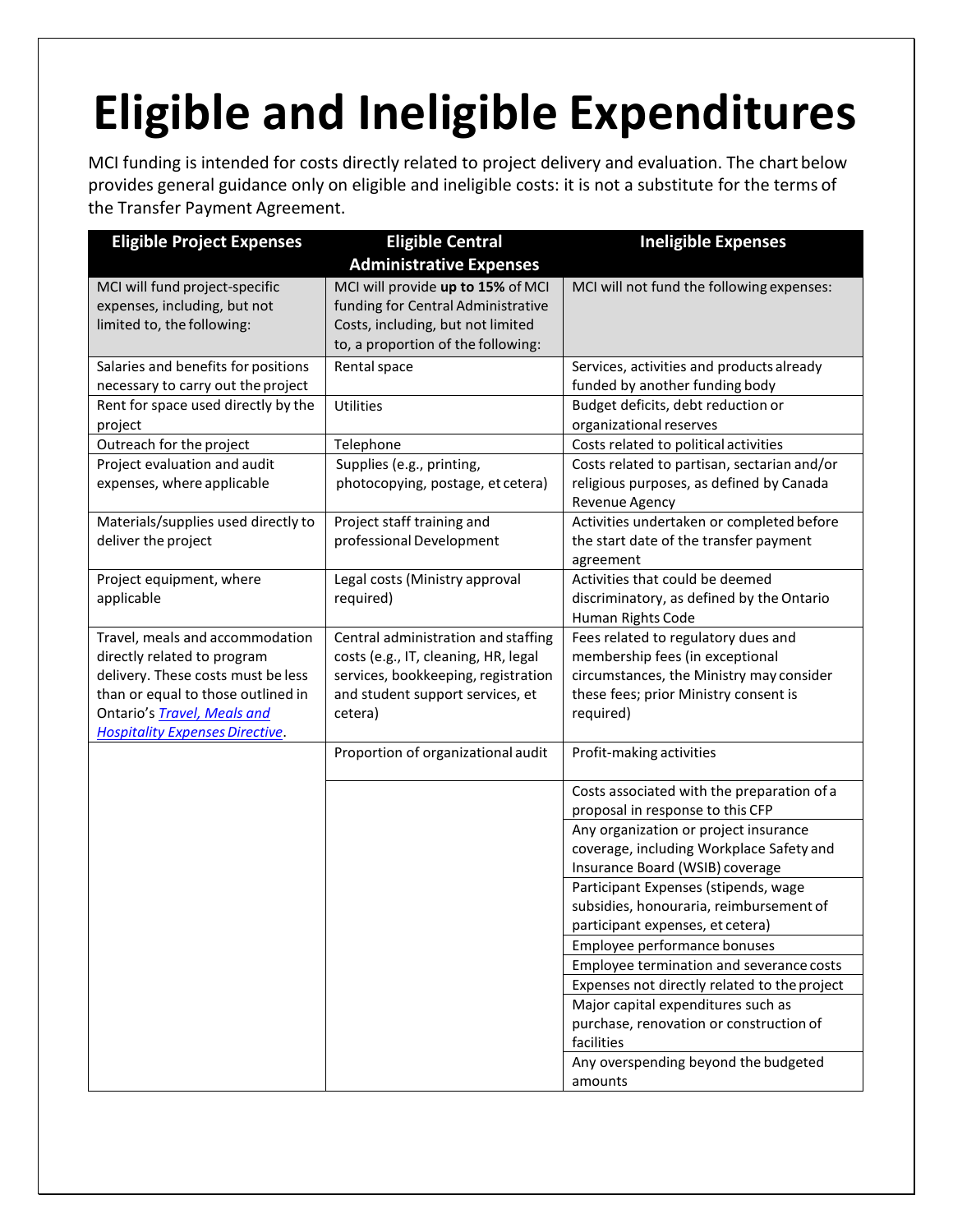# **Submission Instructions**

<span id="page-8-0"></span>A complete Application to this CFP consists of the following components:

- Completed Grants Ontario Application Form
- Completed Supplementary Attachments:
	- o Additional Questions Form
	- o Organization Risk Assessment
	- o Conflict of Interest Declaration
	- o Budget Template
	- o Partner Letters (where applicable)
	- o Risk Assessment Supporting Documentation (where applicable)

To submit a proposal, the Applicant must complete and submit the information required in accordance with the instructions set out below. The Ministry will not consider proposals that are incomplete.

All proposals must be submitted, in either English or French, through the Grants Ontario system. This system requires a computer with internet access.

Applicants must be enrolled with Grants Ontario in order to access and complete the Application. Applicants should enrol in Grants Ontario as soon as possible, as it may take up to five (5) business days for the Grants Ontario system to complete the registration and provide access to the system.

Applicants must be enrolled with Grants Ontario in order to access and complete the Application. New and returning applicants must register/update their registration with the [Transfer Payment](http://www.grants.gov.on.ca/GrantsPortal/en/TransferPaymentCommonRegistration/HowtoRegister/index.htm) [Common Registration \(TPCR\) s](http://www.grants.gov.on.ca/GrantsPortal/en/TransferPaymentCommonRegistration/HowtoRegister/index.htm)ystem. The TPCR is a one window self-serve registration system for submitting and updating organization profile information. New applicants will need to create an application profile before requesting access to Grants Ontario.

**The Ministry recommends that applicants register with the Grants Ontario system at least two (2) weeks prior to the CFP submission deadline. It may take up to five (5) business days for the Grants Ontario system to complete the registration and provide access to the system.**

As soon as a completed Application Form is submitted electronically through Grants Ontario, an email will be sent to the main applicant contact confirming receipt of the Application. Changes cannot be made to the form once it has been submitted. If an Applicant does not receive an e-mail confirming receipt of the Application, they should follow up with **Service Ontario via Phone: 1-855- 216-3090 or 416-325-6691 or by e-mail[: GrantsOntarioCS@Ontario.ca.](mailto:GrantsOntarioCS@Ontario.ca)**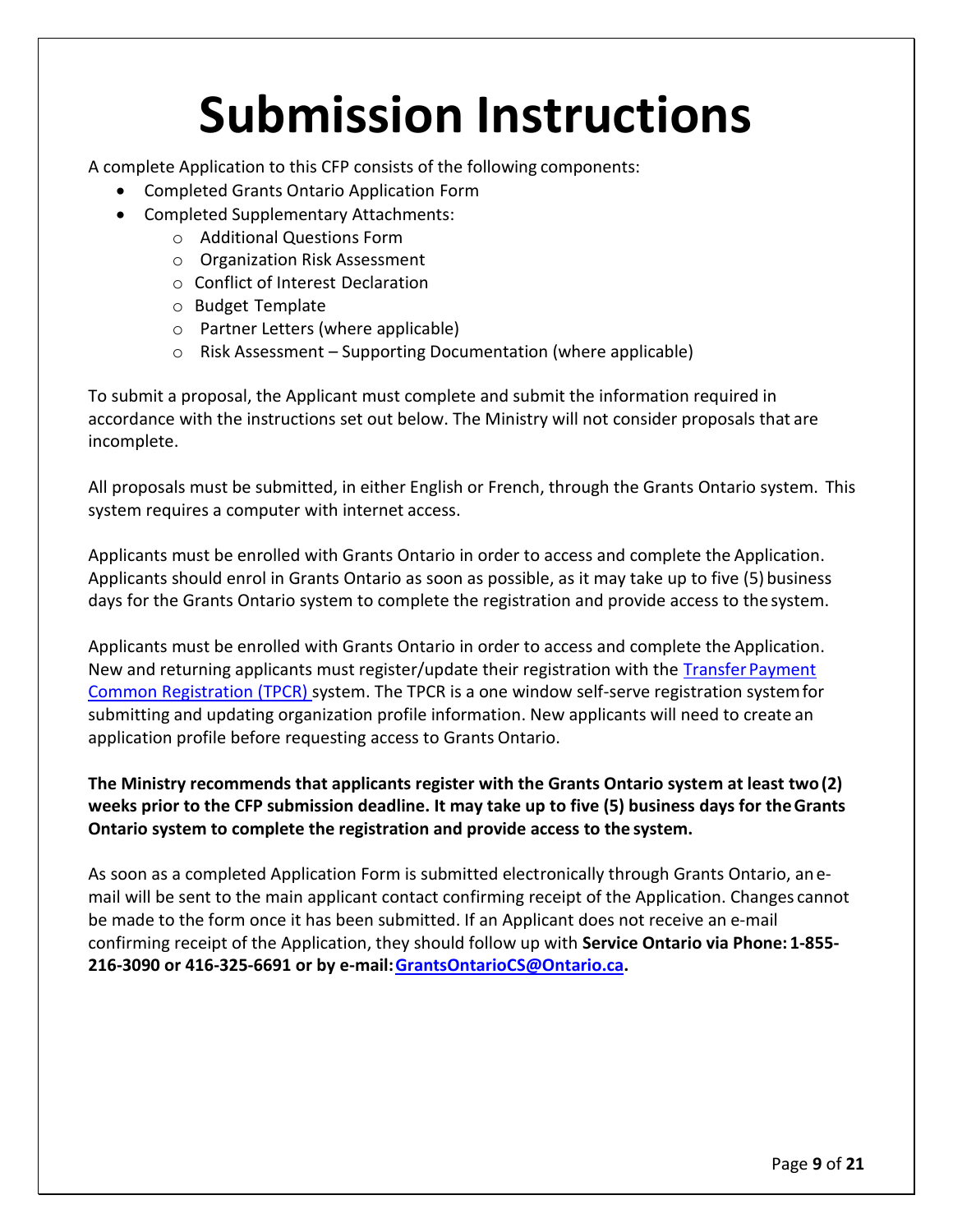### **Part 1 – Grants Ontario Application Form**

<span id="page-9-0"></span>Once an applicant has enrolled in the Grants Ontario system, they will be able to apply to all available grants. By selecting the "Ontario Bridge Training Program" grant in the Available Grant window, the system will automatically display the Grants Ontario Online Application Form for applicants to complete and submit.

Once the Grants Ontario Online Application Form is started on-line, it may be saved at any point and returned to later.

The instructions below will provide specific guidance to applicants on how and when to complete questions (e.g. some questions may not require a response).

The Grants Ontario Online Application Form includes the following sections:

- A. Organization Information
- B. Organization Address Information
- C. Organization Contact Information
- E. Grant Payment Information
- F. Application Contact Information
- H3. Tuition and Other Fees
- I. Performance Measures
- J. Partnership/Stakeholder Information
- K. LoI (Letter of Intent)
- Z. Declaration/Signing

**Sections A, B, C, E and F –** Organization Information, Address Information, Contact Information, Grant Payment Information and Application Contact Information

These sections are explained directly in the Grants Ontario Online Application Form. Most of the information in these sections will be pre-populated using data from the Grants Ontario enrolment process.

#### **Section H3 – Tuition and Other Fees (if applicable)**

Indicate the Canadian Language Benchmark (CLB) level required for entry into the proposed program.

Indicate the total amount of any tuition or other fees that will be charged to participants.

Indicate whether the proposed project is currently eligible for the Ontario Student Assistance Program (OSAP) or the Ontario Bridging Participant Assistance Program (OBPAP).

#### **Section I - Performance Measures**

This section consists of Ministry Provided Performance Metrics and Client Provided Performance Metrics.

#### **Ministry Provided Performance Metrics**

Complete the "Goal" column in the table with the projected outcomes for the proposed project.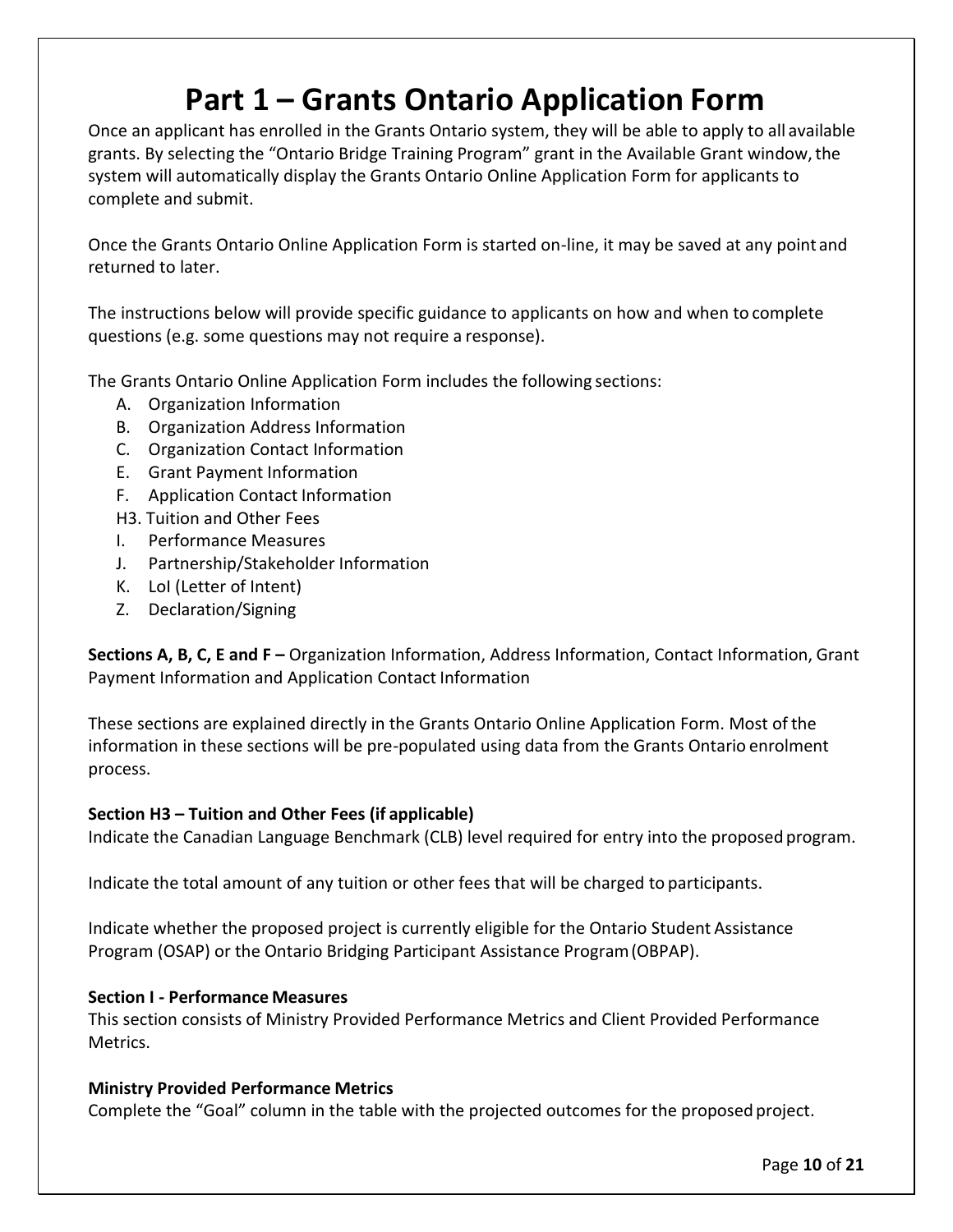Participants are internationally trained individuals who would, for example, take training, access mentors or enter clinical placements. Please provide specific target numbers, not ranges, for the duration of the requested funding.

**NOTE:** Getting a Job projects do not need to provide a target for the metric *Number of participants who obtain registration*.

#### **Client Provided Performance Metrics**

Provide any additional performance measures that pertain to the proposed project. Please include a short name for the metric, a short description and the target for the duration of the requested funding.

#### **Section J - Partnership/Stakeholder Information**

The Ministry encourages partnerships for project delivery wherever appropriate. A single Recipient must take sole responsibility for the development, implementation, reporting and evaluation of the project. The Applicant will be the single signatory to the contract and will be identified as the Recipient.

Applicants submitting proposals involving partnerships with other organizations are required to answer the following:

#### **1. Name**

Provide the name of each partner organization that will assist with delivering the proposed project.

#### **2. Type**

Select "partner" using the drop-down menu.

#### **3. Role/Address**

Specify whether each partner is an existing or new partner and describe what their roles and responsibilities to the proposed project will be. If funding is granted, the funding grant may require the Applicant to develop formal agreements with any project partners to whom funding may be flowed for the purposes of meeting project outcomes.

#### **4. Description**

Describe how your partners are involved in the planning, development, implementation and/or evaluation of the proposed project.

**Applicants must attach a signed letter from each partner organization that confirms that roles and responsibilities outlined in this section.**

#### **Section K – Letter of Intent (LoI)**

Please follow the instructions below for each question in this section:

1. **Project Name:** Enter the name of your proposed project. Ensure that the project name is concise.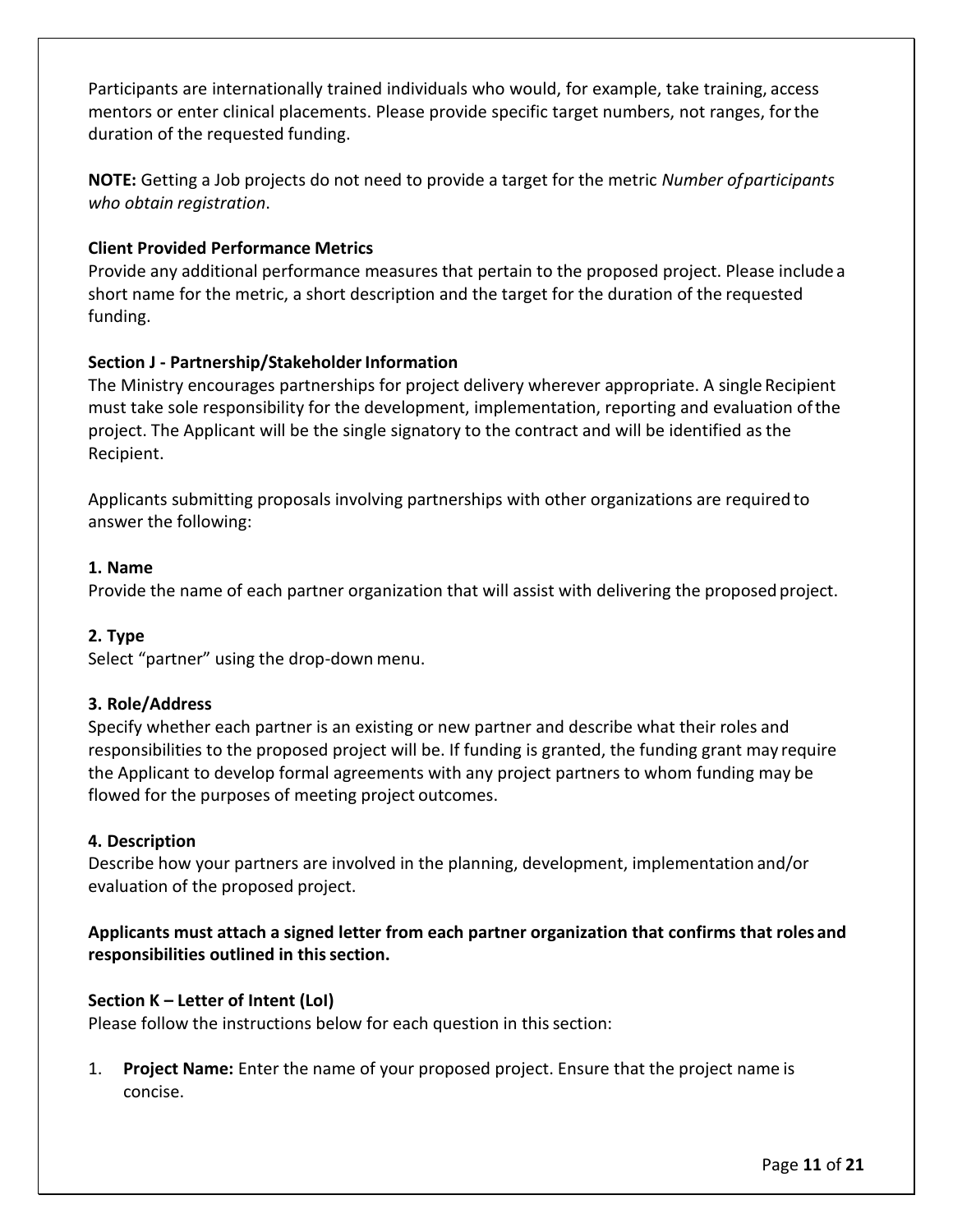- 2. **Project Start Date:** Enter the proposed start date for your project. Please refer to the Project Start Date section of this Application Guide for more information.
- 3. **Project End Date:** Enter the proposed end date for your project. Please refer to the Funding Period section of this Application Guide for more information.
- 4. **Requested Amount:** Enter the total funding requested **from MCI** for your proposed project. This number should **not** include any in-kind contributions or funding from other sources.
- 5. **Target Sector:** Refers to the occupation/sector the Applicant proposes to serve.
- 6. **Host Municipality/First Nations Community:** Enter the municipality or municipalities in which your proposed project will operate. **Applicants proposing online services that will serve all of Ontario should select 'Not Applicable' from the drop-down list.**
- 7. **Project Priority (if applicable):** Indicate whether the proposed project falls under **either** Getting a License **or** Getting a Job (not both).
- 8. **Project Summary:** Follow the instructions listed in the Grants Ontario Application Form. Ensure that the project summary is concise.
- 9. **Project Description:** Follow the instructions listed in the Grants Ontario Application Form.
- 10. **Organization's Grant History:** Enter "N/A" in this field. (this information will be captured in a Supplemental Attachment)
- 11. **Organization's Capacity:** Enter "N/A" in this field. (this information will be captured in a Supplemental Attachment)
- 12. **Rationale/Need:** Enter "N/A" in this field. (this information will be captured in a Supplemental Attachment)

#### **Section Z – Declaration / Signing**

This section is explained directly in the Grants Ontario Online Application Form. By signing the online application form and submitting it (through Grants Ontario) to the Ministry, the organization applying is formally verifying that it agrees to the following:

- a. The information given in support of this application for a grant is true, correct and complete in every respect;
- b. The applicant has read, understood and agrees to abide by the terms and conditions governing the grant outlined above and in subsequent correspondence from the Ministry;
- c. The applicant is aware that the information contained herein can be used for the assessment of the grant eligibility and for statistical reporting;
- d. The applicant is not in default of the terms and conditions of any grant, loan or transfer payment agreement with any Ministry or agency of the Government of Ontario;
- e. The applicant understands that the information contained in this application or submitted to the Ministry in connection with this grant is subject to disclosure under the provincial Freedom of Information and Protection of Privacy Act; and
- f. The applicant has read and understands the information contained in the application.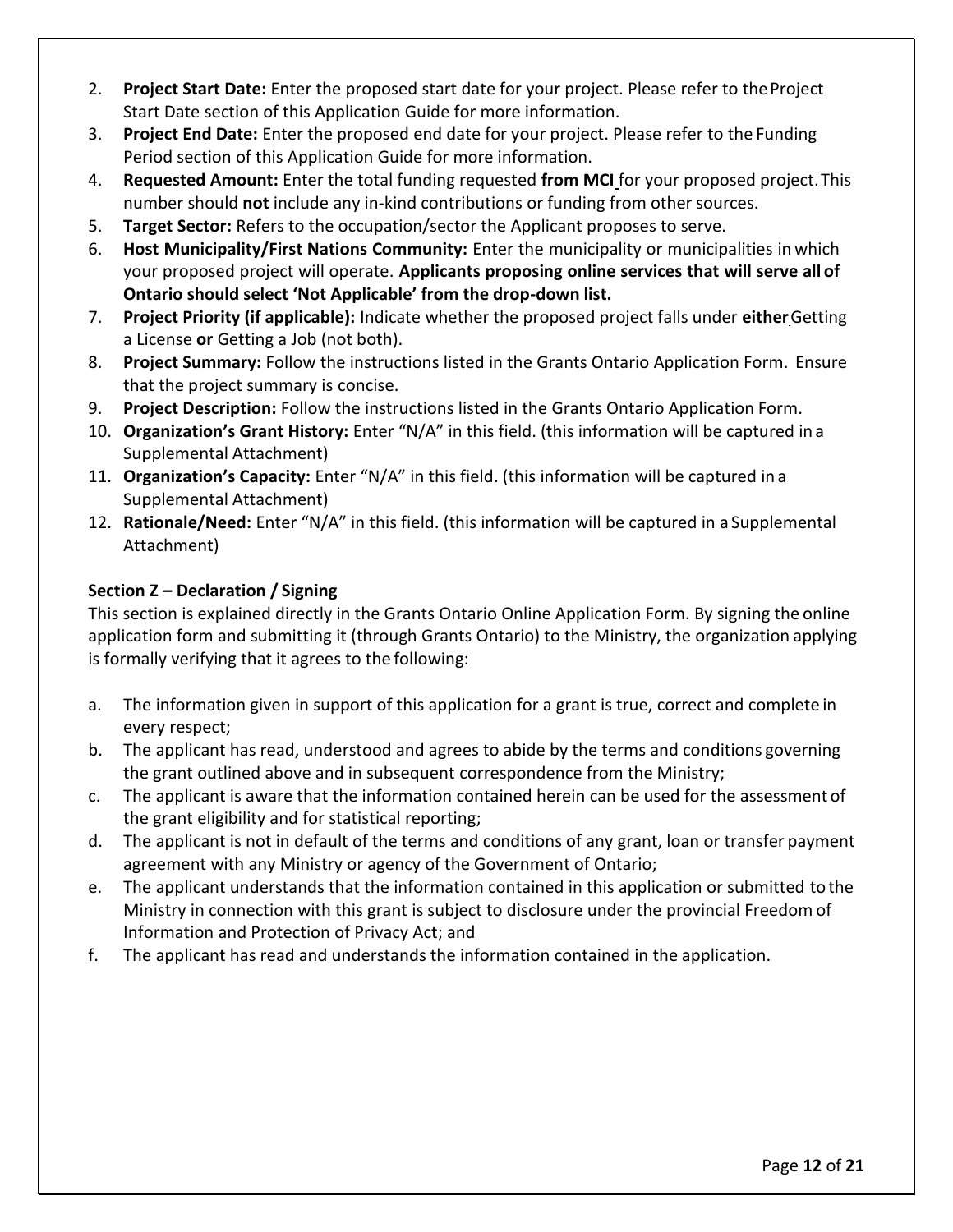### **Part 2 – Supplementary Attachment Forms**

<span id="page-12-0"></span>Applicants must complete both the Grants Ontario Online Application Form and the Supplementary Attachment Forms to be considered for funding. Incomplete applications will not be reviewed.

The Supplementary Attachment Forms can be found on the [Grants Ontario p](http://www.grants.gov.on.ca/GrantsPortal/en/OntarioGrants/GrantOpportunities/PRDR017449.html)ortal.

There are four Supplementary Attachment Forms:

- **Additional Questions Form**
- **Budget Template**
- **Conflict of Interest Declaration**
- **Organization Risk Assessment**

**Risk Assessment – Supporting Documentation (where applicable)** should also be attached to the Grants Ontario Application Form.

**Partner Letters (where applicable)** should also be attached to the Grants Ontario Application Form.

These forms must be completed and attached to your application. Applications without these documents attached will not be considered for funding.

The **Additional Questions Form,** the **Organization Risk Assessment and the Conflict of Interest Declaration** are in Microsoft Word format. The **Budget Template** is in Microsoft Excel format. Once downloaded, these forms will need to be saved on a computer or memory stick. Once the forms are completed and ready to be submitted, they will need to be uploaded as an attachment onto the Grants Ontario Application Form.

For instructions on how to add an attachment to the Grants Ontario Application Form, refer to the Grants Ontario System – [Applicant Reference Guide,](http://www.grants.gov.on.ca/prodconsum/groups/grants_web_contents/documents/grants_web_contents/prd11213170.pdf) pages 25-26.

Only attach documents that are requested in the Application Guide, providing reference to specific pages or sections of documents, as appropriate. Do not attach additional documents such as brochures, advertising materials, et cetera, unless explicitly requested in the Application Guide.

#### **Additional Questions Form**

Applicants should ensure that responses in this form align with the program objectives and required components outlined in the Application Guide.

#### **Budget Template**

Complete the Budget Template with all sources of proposed project revenue (MCI funding, funding from other sources and in-kind contributions) and all project and administrative expenses.

Applicants should provide appropriate budget notes for all project and administrative expenses in order to provide the Ministry with sufficient information to assess the proposed budget.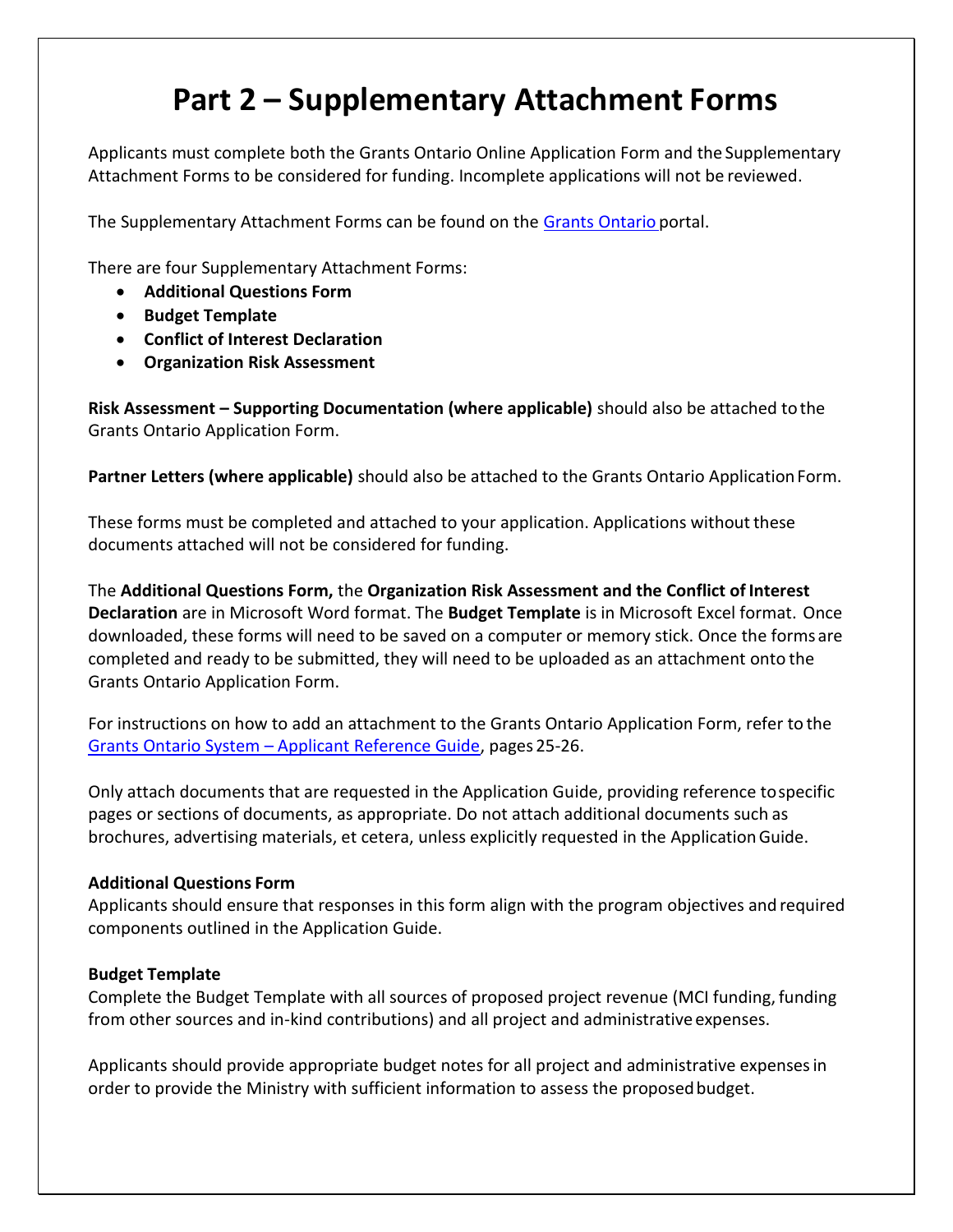**MCI will fund administrative expenses of up to 15% of total MCI funding.** See the 'Eligible and Ineligible Expenses' section of this Application Guide. All administrative expenses must be listed as individual budget items.

#### **Conflict of Interest Declaration**

Complete the Conflict of Interest Declaration form, indicating all actual and potential conflicts of interest. Completed forms should be printed, signed, scanned and attached to your Grants Ontario application in PDF format. See the 'Conflicts of Interest' section of this Application Guide for more information.

#### **Organization Risk Assessment**

The Ministry assesses the organizational capacity of applicants against MCI standards in the following areas:

- **•** Governance
- Program Delivery and Services
- **•** Stakeholder Satisfaction
- Financial
- Legal
- Technology
- Information
- Human Resources

For each area in the Organization Risk Assessment attachment, demonstrate how the Applicant meets the corresponding standards. Identify any steps the Applicant is undertaking to address weaknesses in any of the components.

**NOTE:** The same Organization Risk Assessment document can be attached to each proposal submitted through this CFP.

#### **Risk Assessment – Supporting Documentation (where applicable)**

In completing the Organization Risk Assessment form, Applicants may find it necessary to refer to specific documents to support their responses. Wherever possible, Applicants should provide an internet link to online documents, with reference to the specific section of the document. In cases where documents are not available online, **Provide reference to specific pages or sections of documents attached as supporting evidence.**

#### **Partner Letters (where applicable)**

Applicants proposing to enter into partnerships with other organizations to deliver the proposed project must attach a signed letter from each partner organization that confirms that organization's specific roles and responsibilities in the project.

The roles and responsibilities outlined in each partner letter should match the roles and responsibilities defined in Section J of the Grants Ontario Application Form.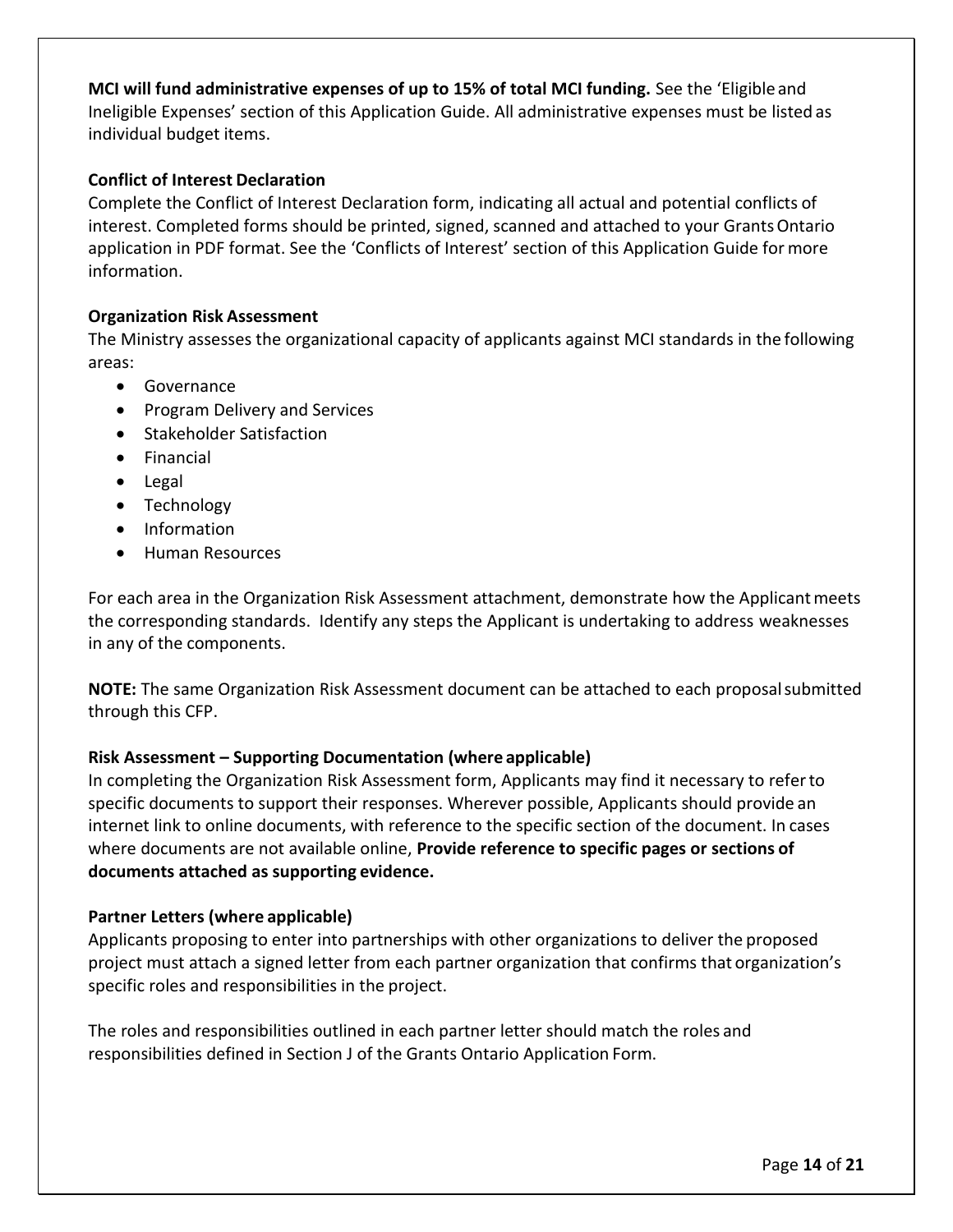### **Application Deadline**

<span id="page-14-0"></span>The deadline to submit proposals is **4:00 p.m. on Thursday, September 21, 2017**.

### **Questions Related to the CFP**

<span id="page-14-1"></span>To ensure fairness and transparency in the CFP process, all questions regarding the CFP must be submitted to [bridgetraining@ontario.ca.](mailto:bridgetraining@ontario.ca) MCI will respond to all questions through a Questions and Answers document, updated regularly and made available to all applicants.

An initial Questions and Answers document will be posted on the day this CFP is released. Additional questions will be compiled and answers posted on Grants Ontario. Responses will be posted:

- Thursday, August 17, 2017
- Thursday, August 31, 2017
- Thursday, September 14, 2017

<span id="page-14-2"></span>The deadline for submitting questions is Thursday, September 7, 2017.

### **CFP Service Standards**

Applicants will receive immediate notification that submissions have been received by the Grants Ontario system.

Applicants will be notified of application results or provided with a status update within 12 weeks of the application deadline. The Ministry will provide Applicants with an opportunity to request feedback on proposals not selected for funding.

All Applicants making a submission will be invited to complete a client satisfaction survey on the Application process.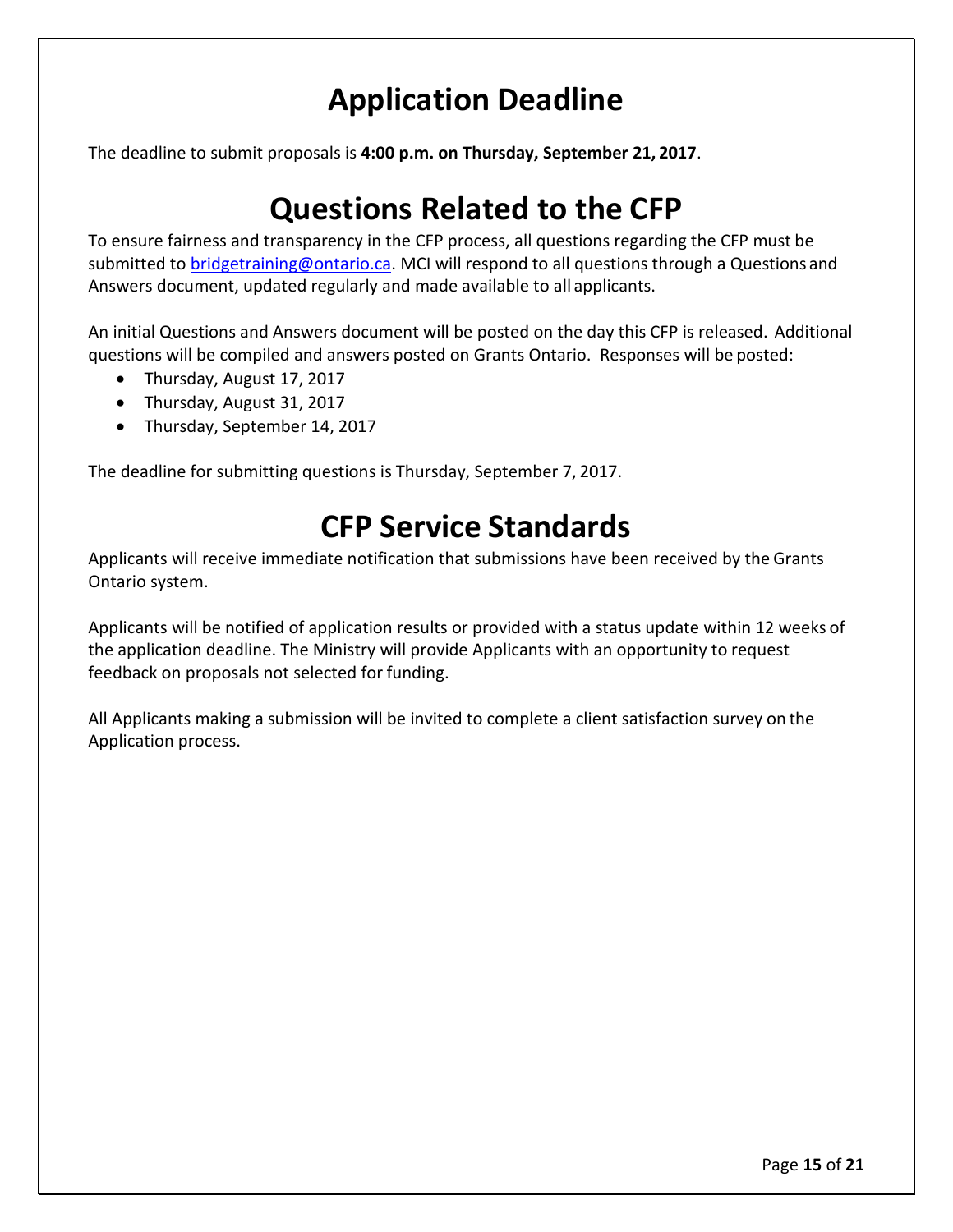# <span id="page-15-0"></span>**Additional Information for Applicants**

### **Contract with Ministry**

<span id="page-15-1"></span>Successful applicants will be required to enter into a formal transfer payment agreement with the Ministry.

## **Project Partnerships**

<span id="page-15-2"></span>Applications must be submitted by a single applicant. The Ministry encourages partnerships for project delivery wherever appropriate. For the purposes of the Application and subsequent funding contract with the Ministry in the event of a successful Application, a single Recipient must take sole responsibility for the development, implementation, reporting and evaluation of the project. The Applicant will be the single signatory to the contract and will be identified as the Recipient.

If funding is granted, successful applicants may be required to develop formal agreements with any project partners to whom funding may be flowed for the purposes of meeting project outcomes.

## **No Commitment to Fund**

<span id="page-15-3"></span>The application process will not necessarily result in a funding commitment to any Applicant. Furthermore, the Ministry reserves the right to award funding through processes other than this application process. MCI shall not be liable for any expenses incurred by any Applicant, including the expenses associated with the cost of preparing the Application.

## **Privacy and Personal Information**

<span id="page-15-4"></span>Applicants must be mindful of their obligations under relevant legislation when preparing and implementing their grant and evaluation proposals to ensure they comply with all requirements of law, including but not limited to all obligations with respect to the collection, protection, use and disclosure of personal information.

The Applicant is responsible for complying with, and ensuring their partners and evaluator comply with, all ethical and legal requirements relating to privacy, confidentiality and security of the information, including the obligation under any funding agreement that may be entered into, when carrying out their activities in connection with the proposed project, including but not limited to all evaluation and reporting activities.

Grant recipients will be expected to ensure the necessary rights are obtained to use the data and information as outlined in this Application Guide and any funding agreement that may be entered into.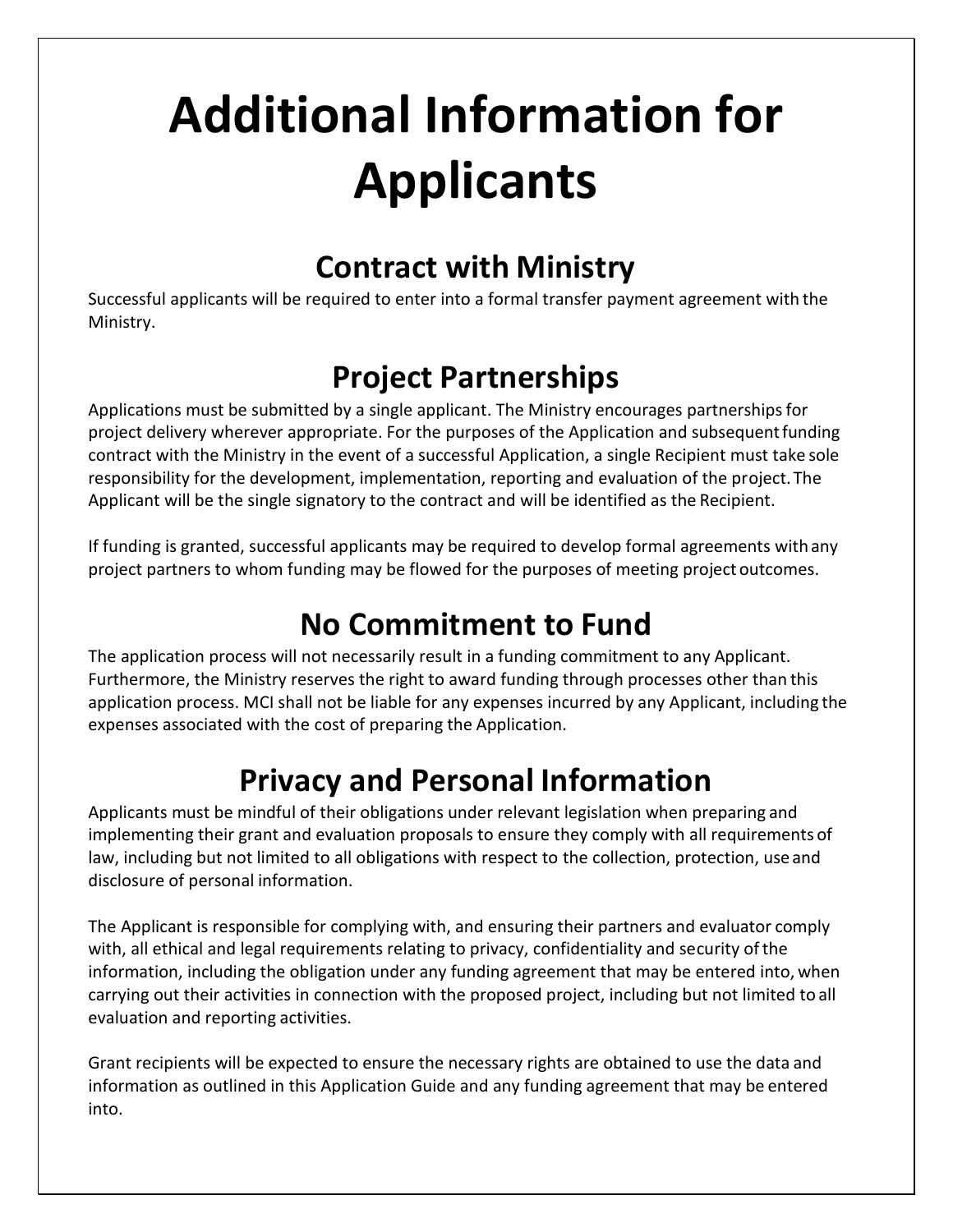## **Rights of the Ministry**

<span id="page-16-0"></span>In submitting an application, the applicant is deemed to have acknowledged that the Ministry or its designate may:

- Communicate directly with any Applicant or potential applicants;
- At its sole discretion, accept applications for consideration that are not strictly compliant with the requirements outlined above;
- Verify with any Applicant or with a third party any information set out in an application;
- Make changes, including substantial changes, to this Application Guide and related documents including the application form by way of new information on the designated website;
- Cancel this Application and Call for Proposal process at any stage of the application or evaluation process;
- Reject any or all applications in its sole and absolute discretion; and
- Fund legal entities for similar projects regardless of whether these entities have submitted an application in response to this Application Guide.

## **Applicant Not to Communicate with Media**

<span id="page-16-1"></span>An Applicant shall not at any time directly or indirectly communicate with the media in relation to this application process or any legal agreement in relation to this Application **without first obtaining the written consent of MCI**. MCI may refuse to consider an Application from an Applicant or may rescind a grant awarded to an applicant who has such communication without its written consent.

## <span id="page-16-2"></span>**Freedom of Information and Protection of Privacy Act**

Applicants should be aware that the Province is bound by the [Freedom of Information and Protection](https://www.ontario.ca/laws/statute/90f31) [of Privacy, R](https://www.ontario.ca/laws/statute/90f31).S.O. 1990, c.F.31, as amended from time to time and that any information provided to the Province in connection with their application may be subject to disclosure in accordance with the requirements of that Act. Applicants are advised that the names and address of organizations receiving grants plus the amount of the grant awards, and the purpose for which grants are awarded is information made available by the Ministry to the public.

## **Conflict of Interest**

<span id="page-16-3"></span>All applicants are required to complete [a Conflict of Interest Declaration form a](http://www.grants.gov.on.ca/GrantsPortal/en/OntarioGrants/GrantOpportunities/PRDR017449.html)nd attach it to each submission.

**"Conflict of Interest"** includes, but is not limited to, any situation or circumstance where the Applicant, or any of its respective advisors, partners, members, directors, officers, employees, agents and volunteers has:

- a) An unfair advantage or engages in conduct, directly or indirectly, that may give it an unfair advantage;
- b) Other commitments, relationships or financial interests that: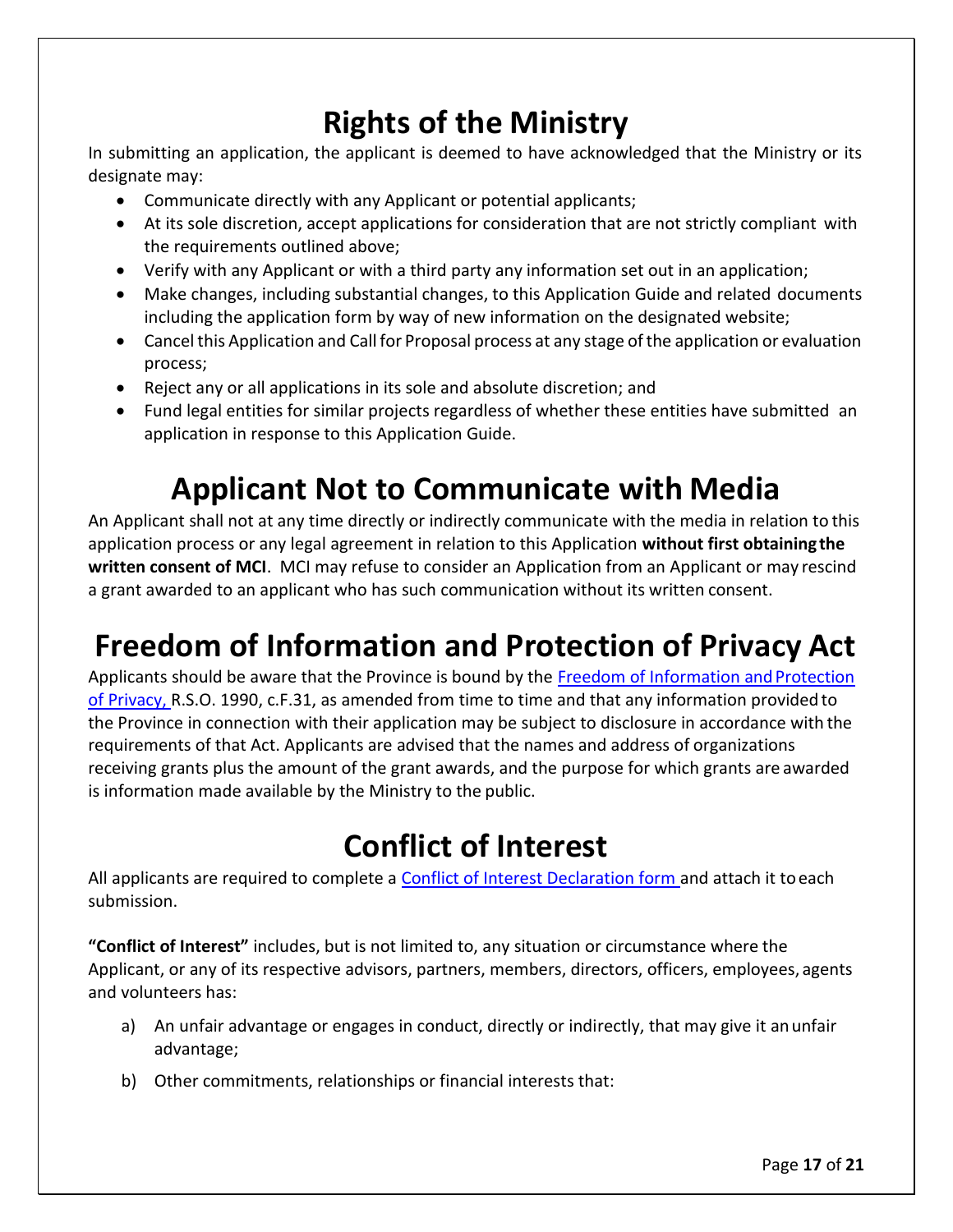(i) could or could be seen to exercise an improper influence over the objective, unbiased and impartial exercise of its independent judgement; or

(ii) could or could be seen to compromise, impair or be incompatible with the effective carrying out of its proposed project;

- c) Used confidential information of the Ministry without the Ministry's written consent; or
- d) A direct or indirect financial benefit from the carrying on of the project.

Applicants must disclose any actual, potential or perceived Conflict of Interest by completing and submitting the Declaration of Conflict of Interest, which is included as a separate attachment.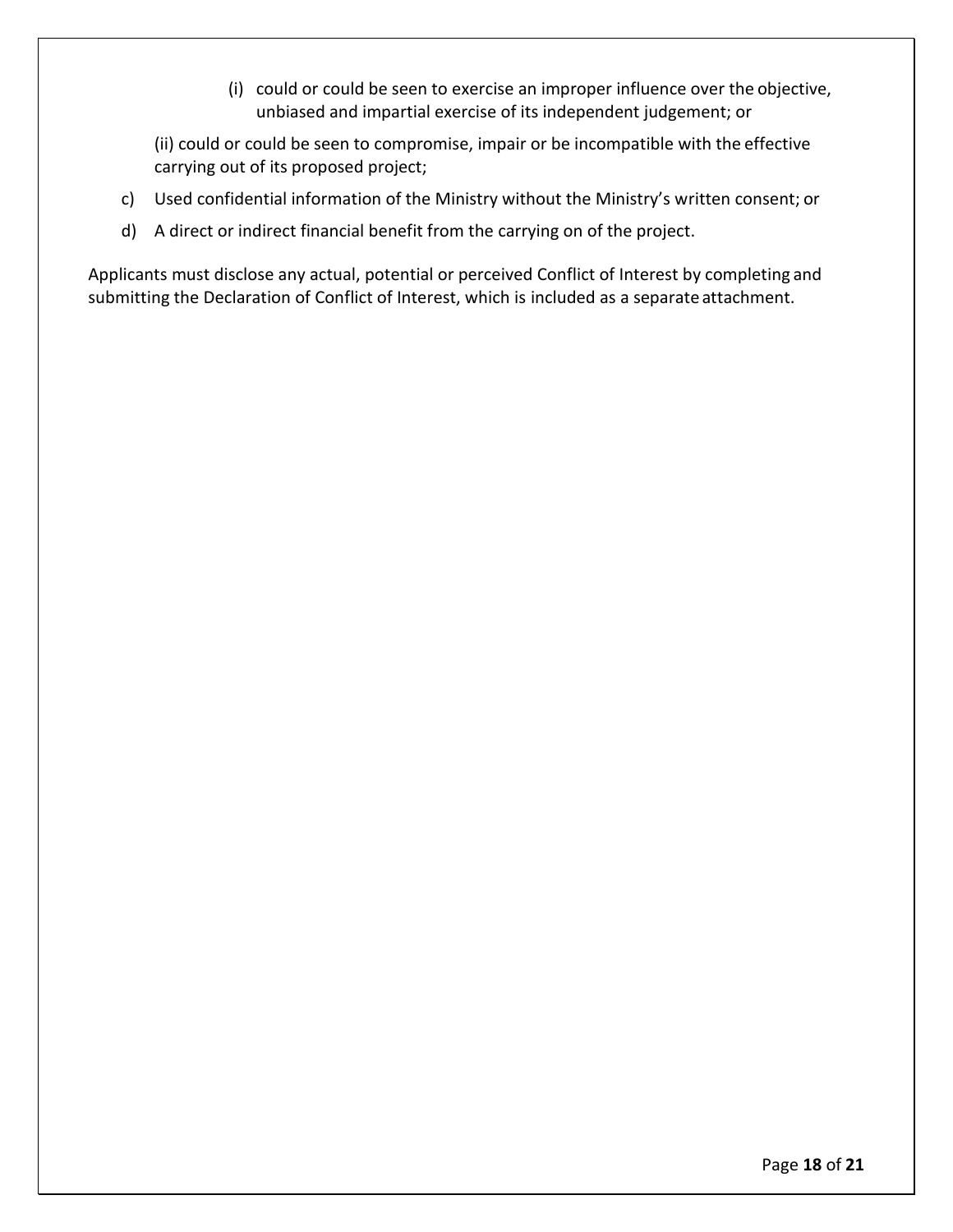# **Glossary of Terms**

<span id="page-18-0"></span>

| <b>Term</b>                    | <b>Definition</b>                                                                                                                |
|--------------------------------|----------------------------------------------------------------------------------------------------------------------------------|
| <b>Alternative Careers</b>     | Alternative careers are career options that individuals pursue other                                                             |
|                                | than the profession in which they were originally trained. Alternative                                                           |
|                                | careers make use of and relate to an individual's skills and                                                                     |
|                                | experience.                                                                                                                      |
| Assess                         | To determine the level of an individual's competency against a                                                                   |
|                                | standard framework. For example, academic/technical knowledge,                                                                   |
|                                | language proficiency, et cetera. Ontario Bridge Training Programs                                                                |
|                                | conduct assessments to determine whether an individual meets                                                                     |
|                                | program eligibility requirements.                                                                                                |
| <b>Bilingual</b>               | An ability to communicate in Canada's two official languages (English                                                            |
|                                | and French)                                                                                                                      |
| Canadian Language              | The Canadian Language Benchmarks (CLB) standard is a descriptive                                                                 |
| <b>Benchmarks</b>              | scale of language ability in English as a Second Language (ESL) written                                                          |
|                                | as 12 benchmarks or reference points along a continuum from basic                                                                |
|                                | to advanced. The CLB standard reflects the progression of the                                                                    |
|                                | knowledge and skills that underlie basic, intermediate and advanced                                                              |
|                                | ability among adult ESL learners.                                                                                                |
| Eligibility                    | "Eligibility" refers to the criteria established by a bridging project to                                                        |
|                                | determine entry of participants into a bridging program. Eligibility                                                             |
|                                | criteria may include level of education, previous work experience,                                                               |
|                                | specific technical skills, minimum language proficiency, et cetera.                                                              |
| Evaluate                       | Projects and programs are evaluated, not assessed. For example,                                                                  |
|                                | program evaluation is undertaken throughout the life of a bridging                                                               |
|                                | project in order to determine its effectiveness in meeting                                                                       |
|                                | requirements for certification/registration and employment.                                                                      |
| <b>Internationally Trained</b> | An individual who completed their highest level of (post-secondary)                                                              |
| Individual                     | education outside of Canada.                                                                                                     |
| Long-Term Plan                 | A long-term plan is about embedding changes within institutions and                                                              |
|                                | practices. Bridging education should not be seen as "special" or a                                                               |
|                                | one-off service provided at a specific point in time; it needs to be a                                                           |
|                                | permanent change in the way organizations do business and a                                                                      |
|                                | mainstream part of day-to-day operations for educational                                                                         |
|                                | institutions, licensure/regulatory bodies, community agencies and                                                                |
|                                | employers.                                                                                                                       |
| Marketing                      | "Marketing" refers to project activities that focus on identifying and                                                           |
|                                | reaching employers, regulators and other stakeholder groups in order<br>to communicate how graduates of the program meet current |
|                                | certification/registration and employment requirements for the                                                                   |
|                                | sector/occupation the project is targeting (e.g., information sessions                                                           |
|                                | with employers, networking opportunities with program participants                                                               |
|                                | and employers, et cetera)                                                                                                        |
|                                |                                                                                                                                  |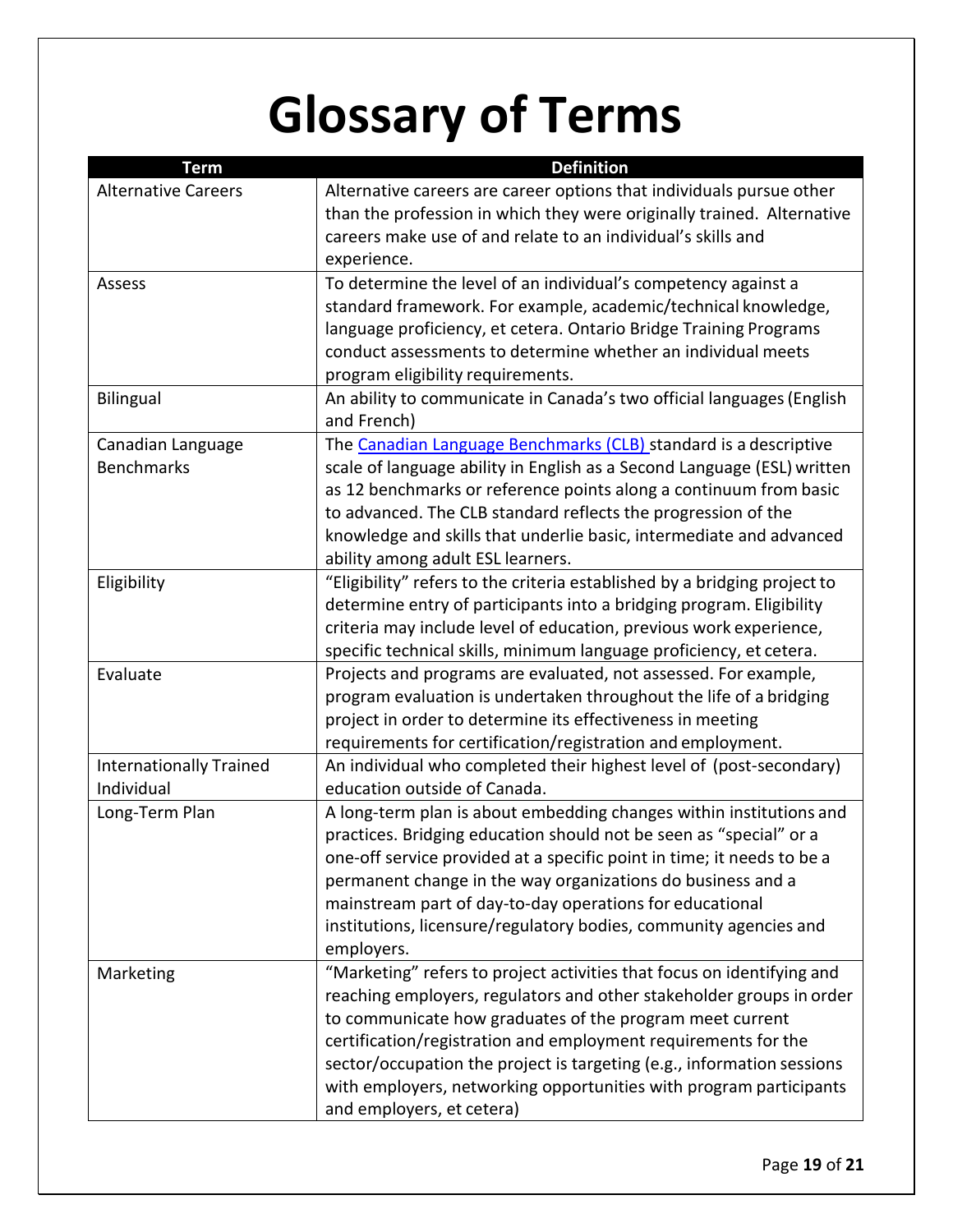| <b>Term</b>                         | <b>Definition</b>                                                         |
|-------------------------------------|---------------------------------------------------------------------------|
| <b>Ontario Bridging Participant</b> | Provides bursaries of up to \$5,000 to cover direct education costs       |
| Assistance Program                  | (e.g., tuition, books and equipment) for eligible applicants with         |
| (OBPAP)                             | financial need attending OBPAP approved bridge training programs at       |
|                                     | Ontario post-secondary education institutions.                            |
| Participants                        | Participants are the internationally trained individuals (with a post-    |
|                                     | secondary degree and international work experience) that the project      |
|                                     | will serve. Participants can include Canadian citizens, permanent         |
|                                     |                                                                           |
|                                     | residents and convention refugees. International students,                |
|                                     | temporary foreign workers, provincial nominees and individuals            |
|                                     | without post-secondary credentials are not eligible, or, individuals      |
|                                     | who are internationally trained and who have completed post-              |
|                                     | secondary training in their field in Canada.                              |
| <b>Partner Organization</b>         | Partner organizations have a formal role in the development and           |
|                                     | implementation of the proposed project. A partner organization is         |
|                                     | directly involved in the delivery of a project component such as          |
|                                     | academic/skills training, language assessment or employment               |
|                                     | services, or provides ongoing program advice/direction through            |
|                                     | governance structures such as an Advisory Committee.                      |
| <b>Permanent Resident</b>           | A person who has legally immigrated to Canada but is not yet a            |
|                                     | Canadian citizen.                                                         |
| Program                             | The training, education, placements, referrals, exam preparation, or      |
|                                     | any other training or services that are provided to internationally       |
|                                     | trained individuals in a bridging project. Individuals access a           |
|                                     | program.                                                                  |
| Project                             | The entire initiative, including planning, development, recruitment,      |
|                                     | marketing, assessment, delivery of pilot programs, evaluation,            |
|                                     | reporting to the Ministry, audit, et cetera. The Ministry funds projects. |
| <b>Project Advisory Committee</b>   | A Project Advisory Committee is a key component of the governance         |
|                                     | structure for bridging projects. Participation from regulators,           |
|                                     | employers, internationally trained individuals is encouraged to           |
|                                     | ensure that the project meets current requirements for                    |
|                                     | certification/registration and/or employment.                             |
| <b>Provincial or Territorial</b>    | Someone who is nominated for immigration to Canada by a                   |
| Nominee                             | provincial or territorial government that has a Provincial Nominee        |
|                                     | Program. Nominees have the skills, education and work experience          |
|                                     | needed to make an immediate economic contribution to the province         |
|                                     | or territory that nominates them.                                         |
| Recruitment                         | "Recruitment" refers to project activities that focus on identifying and  |
|                                     | reaching potential program participants (e.g., media advertisements,      |
|                                     |                                                                           |
|                                     | e-bulletins, referrals from other organizations, et cetera).              |
|                                     |                                                                           |
|                                     |                                                                           |
|                                     |                                                                           |
|                                     |                                                                           |
|                                     |                                                                           |